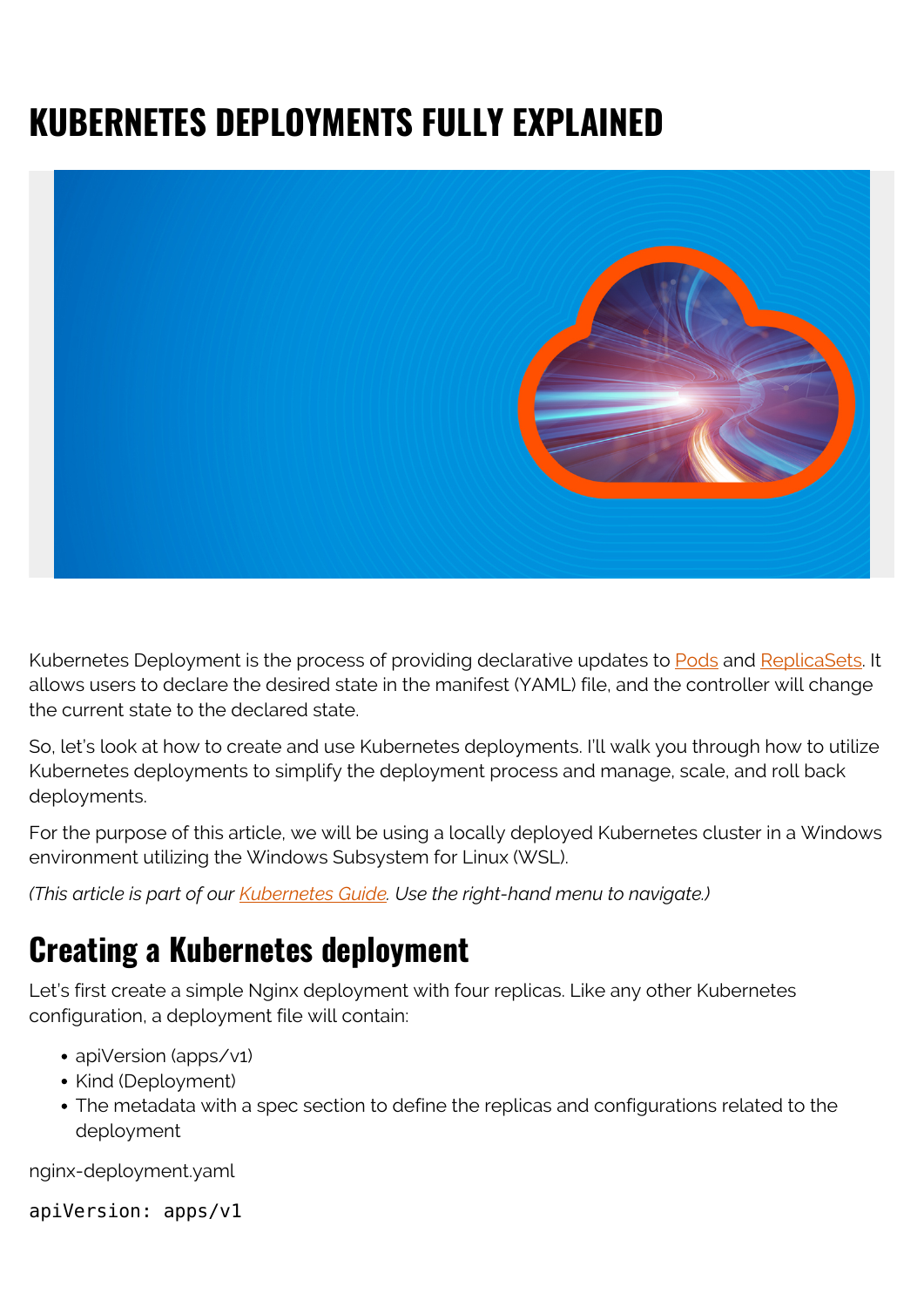```
kind: Deployment
metadata:
   # Define the Deployment Name
   name: nginx-deployment
   labels:
     app: webserver
spec:
   # Define the Number of Pods
   replicas: 4
   # Define the Selector
   selector:
     matchLabels:
       app: webserver
   template:
     metadata:
       labels:
         app: webserver
     spec:
       containers: # Container Details
       - name: nginx
         image: nginx:latest # Image
         ports:
         - containerPort: 80
```
We can create the deployment using the following command. We have added the --record flag to save the command.

kubectl apply -f nginx-deployment.yaml --record

Result:

> kubectl apply -f nginx-deployment.yaml --record deployment.apps/nginx-deployment created

We have defined the following entries in the metadata and specs sections of the above deployment file.

- The deployment name and a label (app: webserver).
- The number of replicas (pods), the selector in which the controller will select the targeted pods. (The label is used to select the necessary pods using the matchLabels field.) The template section contains the actual template for the pod. This section defines the metadata that each pod will have with the specs (container definition). In this instance, we have defined the Nginx image and the container port as 80.

If we check the Kubernetes cluster after some time, we can see that the Pods are deployed with the given template. Additionally, we can retrieve details of the deployment using the describe command.

kubectl get all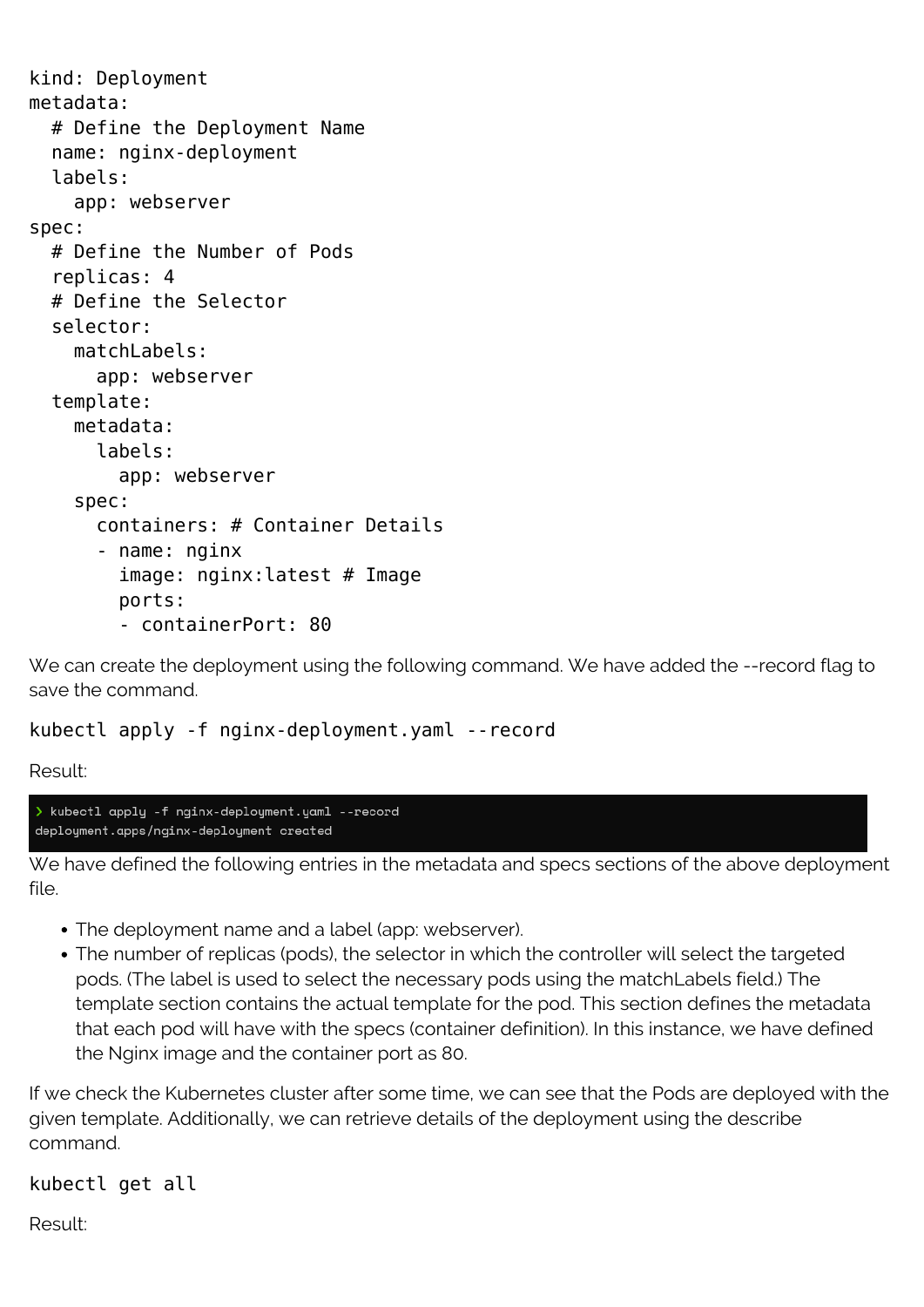| $\lambda$ kubectl get all                   |             |            |       |               |                 |       |     |
|---------------------------------------------|-------------|------------|-------|---------------|-----------------|-------|-----|
| NAME                                        |             |            | READY | STATUS        | <b>RESTARTS</b> | AGE   |     |
| pod/nginx-deployment-7b95b47667-4m9b2       |             |            | 1/1   | Running       | 0               | 13m   |     |
| pod/nginx-deployment-7b95b47667-fv27v       |             |            | 1/1   | Running       | 0               | 13m   |     |
| pod/nginx-deployment-7b95b47667-jdbcs       |             |            | 1/1   | Running       | 0               | 13m   |     |
| pod/nginx-deployment-7b95b47667-lclw5       |             |            | 1/1   | Running       | 0               | 13m   |     |
|                                             |             |            |       |               |                 |       |     |
| <b>NAME</b>                                 | <b>TYPE</b> | CLUSTER-IP |       | EXTERNAL-IP   | PORT(S)         | AGE   |     |
| service/kubernetes                          | ClusterIP   | 10.96.0.1  |       | <none></none> | 443/TCP         | 20d   |     |
|                                             |             |            |       |               |                 |       |     |
| NAME                                        |             | READY      |       | UP-TO-DATE    | AVAILABLE       | AGE   |     |
| deployment.apps/nginx-deployment            |             | 4/4        | 4     |               | 4               | 13m   |     |
|                                             |             |            |       |               |                 |       |     |
| <b>NAME</b>                                 |             |            |       | DESIRED       | <b>CURRENT</b>  | READY | AGE |
| replicaset.apps/nginx-deployment-7b95b47667 |             |            |       | 4             | 4               | 4     | 13m |

### kubectl describe deployment nginx-deployment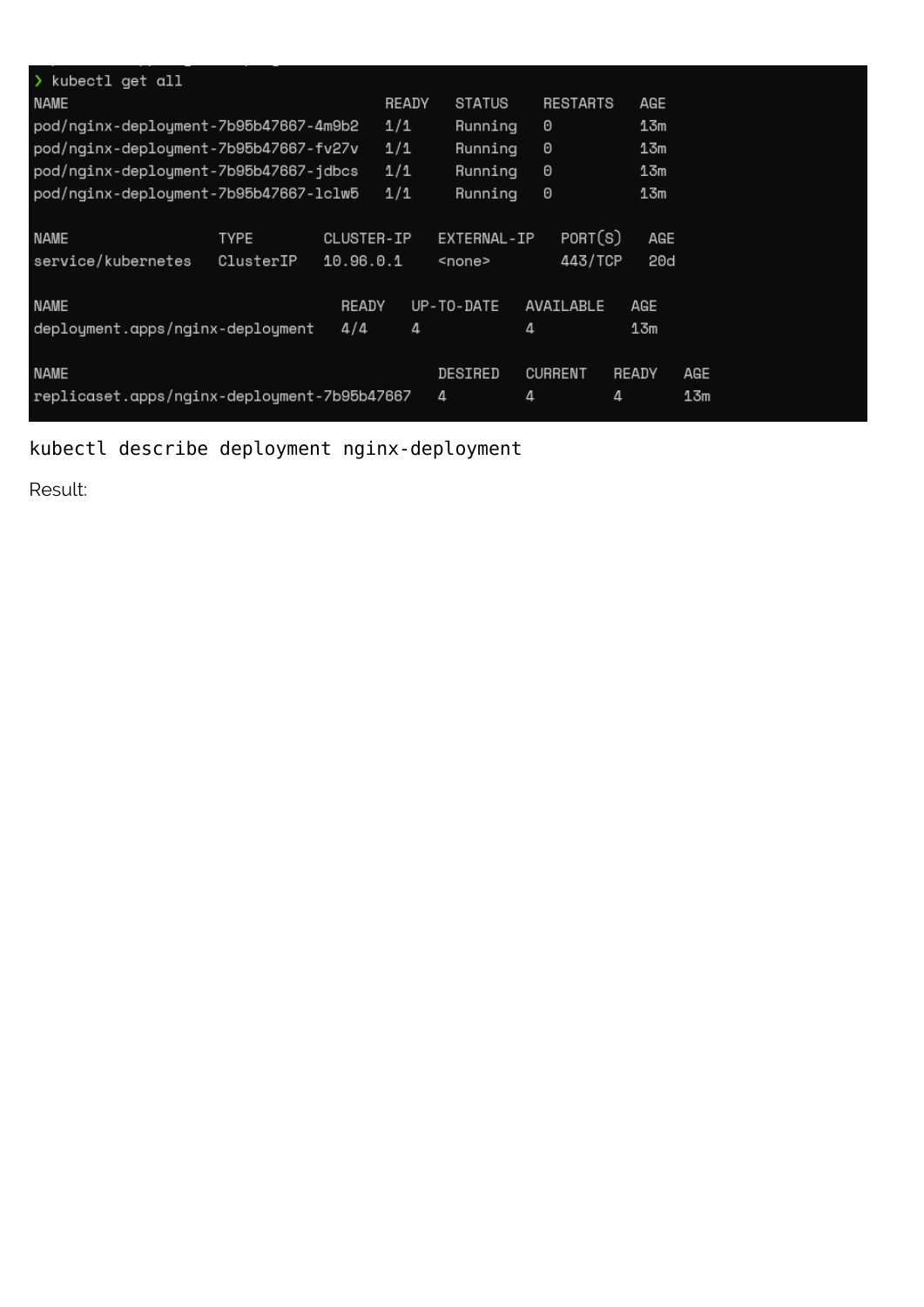```
kubectl describe deploument nginx-deploument
                                  nginx-deployment
Name:
Namespace:
                                  default
CreationTimestamp:
                                  Sat, 15 May 2021 04:48:26 +0530
Labels:
                                  app=webserver
                                  deployment.kubernetes.io/revision: 1
Annotations:
                                  kubernetes.io/change-cause: kubectl apply --filename=nginx-deployment.yaml --r
ecord=true
Selector:
                                  app=webserver
                                  4 desired | 4 updated | 4 total | 4 available | 0 unavailable
Replicas:
StrateguTupe:
                                  RollingUpdate
MinReadySeconds:
                                  \OmegaRollingUpdateStrategy: 25% max unavailable, 25% max surge
Pod Template:
  Labels: app=webserver
  Containers:
    nginx:
                        nginx:latest
     Image:
                         80/TCP
     Port:
     Host Port:
                        0/TCP
     Environment: <none>
     Mounts:
                          <none>
  Volumes:
                         <none>
Conditions:
   Tupe
                        Status Reason
   \sim \sim \sim \simAvailable
                        True
                                   MinimumReplicasAvailable
   Progressing
                                   NewReplicaSetAvailable
                        True
OldReplicaSets: <none>
                        nginx-deployment-7b95b47667 (4/4 replicas created)
NewReplicaSet:
Events:
   Type
              Reason
                                         Age
                                                  From
                                                                                   Message
             - - - - - -- - - -\begin{array}{ccccccccc}\n& \multicolumn{2}{c} & \multicolumn{2}{c} & \multicolumn{2}{c} & \multicolumn{2}{c} & \multicolumn{2}{c} & \multicolumn{2}{c} & \multicolumn{2}{c} & \multicolumn{2}{c} & \multicolumn{2}{c} & \multicolumn{2}{c} & \multicolumn{2}{c} & \multicolumn{2}{c} & \multicolumn{2}{c} & \multicolumn{2}{c} & \multicolumn{2}{c} & \multicolumn{2}{c} & \multicolumn{2}{c} & \multicolumn{2}{c} & \multicolumn{2}{c} & \multicolumn{2}{c} & \multicolumn{2}{c}<u>-------</u>
  Normal ScalingReplicaSet 24m deployment-controller Scaled up replica set nginx-deployment-7b95b
47667 to 4
```
## **Exposing the ReplicaSet**

Now we have created a deployment and need to verify if the Nginx web servers were deployed correctly.

The straightforward way to achieve this is to create a service object that exposes the deployment. An important fact to note here is that the way we expose the deployment and the parameters can vary depending on the configurations of the Kubernetes cluster.

kubectl expose deployment nginx-deployment --type=LoadBalancer --name=nginxweb-server

Result:

kubectl expose deployment nginx-deployment --type=LoadBalancer --name=nginx-web-server service/nginx-web-server exposed

kubectl get services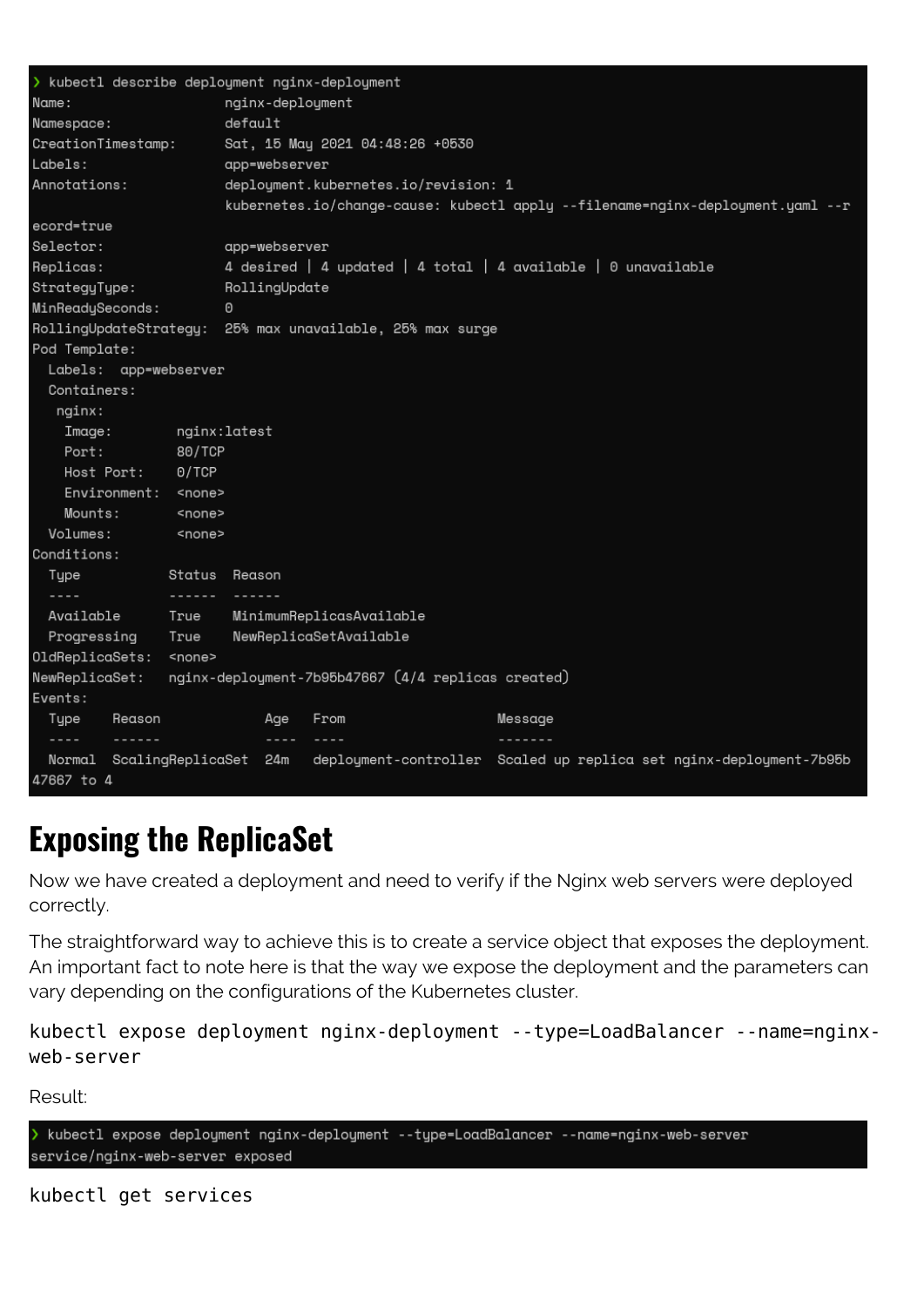Result:

| > kubectl get services |                            |            |                     |              |     |
|------------------------|----------------------------|------------|---------------------|--------------|-----|
| NAME                   | TYPE                       | CLUSTER-IP | EXTERNAL-IP PORT(S) |              | AGE |
| kubernetes             | ClusterIP                  | 10.96.0.1  | <none></none>       | 443/TCP      | 20d |
| nginx-web-server       | LoadBalancer 10.108.11.212 |            | localhost           | 80:32351/TCP | 12m |

Then we can navigate to the localhost port 80 to check if we can see the default Nginx server landing page as below.



## **Discovering the Kubernetes deployment details**

When managing a Kubernetes cluster, the initial step would be to check for a successful deployment. For this purpose, we can use the kubectl rollout status and kubectl get deployment commands.

- **kubectl rollout status** informs the user if the deployment was successful.
- **kubectl get deployment** shows the desired and updated number of replicas, the number of replicas running, and their availability. As mentioned previously, we can use the kubectl describe command to a complete picture of the deployment.

kubectl rollout status deployment nginx-deployment kubectl get deployment nginx-deployment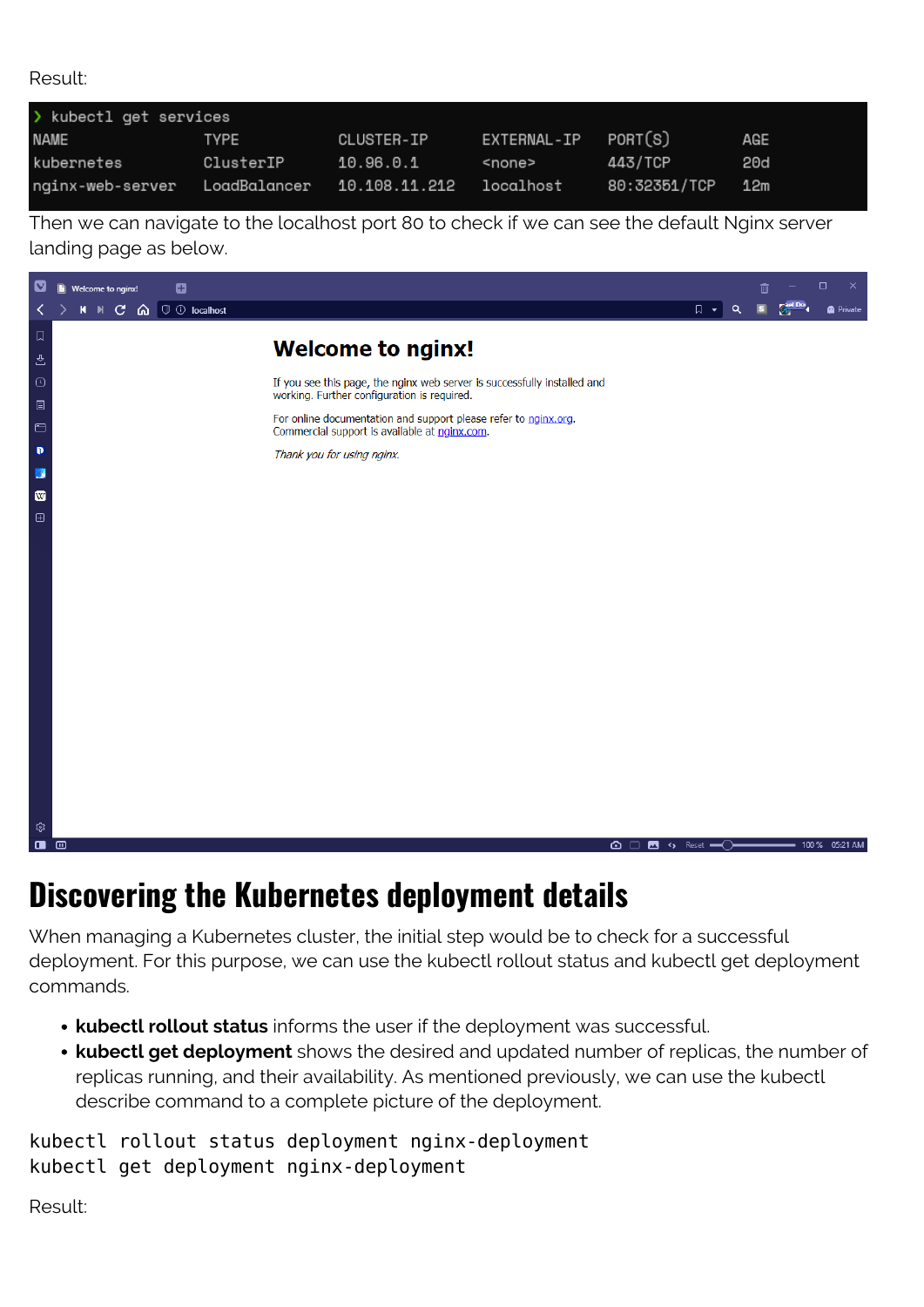| > kubectl rollout status deployment nginx-deployment  |  |                            |   |       |  |  |  |
|-------------------------------------------------------|--|----------------------------|---|-------|--|--|--|
| deployment "nginx-deployment" successfully rolled out |  |                            |   |       |  |  |  |
| > kubectl get deployment nginx-deployment             |  |                            |   |       |  |  |  |
| <b>NAME</b>                                           |  | READY UP-TO-DATE AVAILABLE |   | AGE   |  |  |  |
| nginx-deployment 4/4                                  |  | 4 <sup>1</sup>             | 4 | 5h40m |  |  |  |

We can fetch information about the ReplicaSets created during deployment using the kubectl get ReplicaSet command.

By default, Kubernetes will automatically append a pod-template-hash value to the ReplicaSet name. However, do not rename the ReplicaSet as it will break the deployment.

#### kubectl get replicaset

#### Result:

| > kubectl get replicaset      |         |               |       |
|-------------------------------|---------|---------------|-------|
| <b>NAME</b>                   | DESIRED | CURRENT READY | AGE   |
| nginx-deployment-7b95b47667 4 |         | 4             | 5h48m |

The kubectl get pod command can be used to get only the information about the pods related to the deployment while defining a selector. In this instance, we will be using the "app:webserver" label as the selector.

kubectl get pod --selector=app=webserver

Result:

| > kubectl get pod --selector=app=webserver |       |         |              |       |
|--------------------------------------------|-------|---------|--------------|-------|
| <b>NAME</b>                                | READY | STATUS  | RESTARTS     | AGE   |
| nginx-deployment-7b95b47667-4m9b2          | 1/1   | Running | - 1.         | 5h58m |
| nginx-deployment-7b95b47667-fv27v          | 1/1   | Running | $\mathbf{1}$ | 5h58m |
| nginx-deployment-7b95b47667-jdbcs          | 1/1   | Running | - 1          | 5h58m |
| nginx-deployment-7b95b47667-lclw5          | 1/1   | Running | 1            | 5h58m |

## **Managing Kubernetes deployments**

Now we know how to create a deployment and retrieve information about the said deployment. The next stage is to manage the deployment. What differentiates deployments from a simple ReplicaSet is that deployments enable users to update the pods (pod templates) without causing any interruption to the underlying application.

## **Performing Rolling Update on a deployment**

Let's assume that we need to change the Nginx server version in our deployment to target our application to a specific server version. We can do this by either:

- Using the kubectl set image command
- Changing the deployment configuration file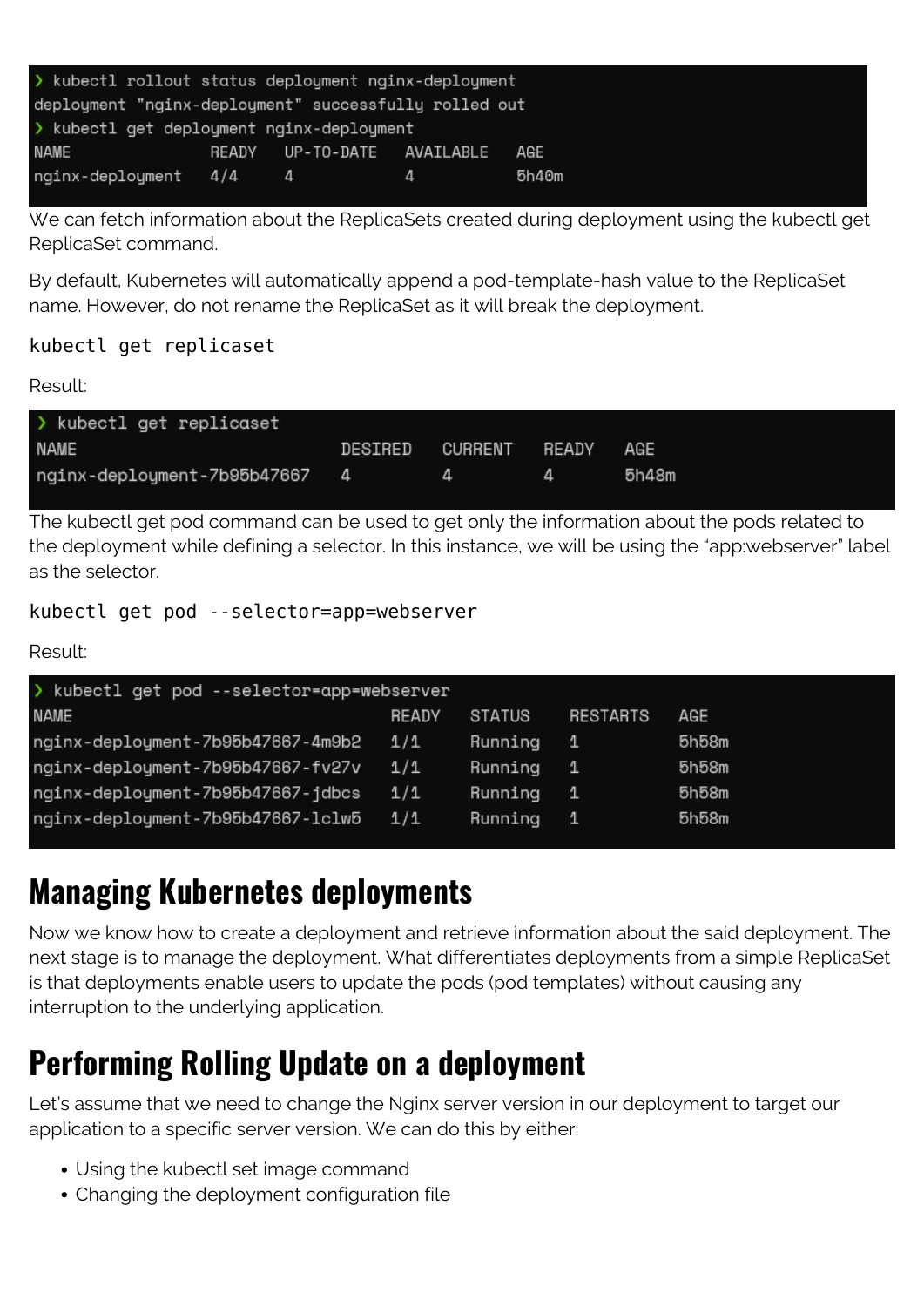### **Using the set image command**

The set image command can be used with the container name of the template and the required image name to update the pods.

kubectl set image deployment nginx-deployment nginx=nginx:1.19.10

Result:

> kubectl set image deployment nginx-deployment nginx=nginx:1.19.10 deployment.apps/nginx-deployment image updated

We will get the rollout process if we run the get rollout status command immediately.

kubectl rollout status deployment nginx-deployment

Result:

|  |  | > kubectl rollout status deployment nginx-deployment                                                   |  |  |  |  |  |  |
|--|--|--------------------------------------------------------------------------------------------------------|--|--|--|--|--|--|
|  |  | Waiting for deploument "nginx-deploument" rollout to finish: 2 out of 4 new replicas have been updated |  |  |  |  |  |  |
|  |  | Waiting for deploument "nginx-deploument" rollout to finish: 2 out of 4 new replicas have been updated |  |  |  |  |  |  |
|  |  | Waiting for deploument "nginx-deploument" rollout to finish: 2 out of 4 new replicas have been updated |  |  |  |  |  |  |
|  |  | Waiting for deployment "nginx-deployment" rollout to finish: 2 out of 4 new replicas have been updated |  |  |  |  |  |  |
|  |  | Waiting for deployment "nginx-deployment" rollout to finish: 3 out of 4 new replicas have been updated |  |  |  |  |  |  |
|  |  | Waiting for deployment "nginx-deployment" rollout to finish: 3 out of 4 new replicas have been updated |  |  |  |  |  |  |
|  |  | Waiting for deployment "nginx-deployment" rollout to finish: 3 out of 4 new replicas have been updated |  |  |  |  |  |  |
|  |  | Waiting for deployment "nginx-deployment" rollout to finish: 3 out of 4 new replicas have been updated |  |  |  |  |  |  |
|  |  | Waiting for deployment "nginx-deployment" rollout to finish: 3 out of 4 new replicas have been updated |  |  |  |  |  |  |
|  |  | Waiting for deployment "nginx-deployment" rollout to finish: 1 old replicas are pending termination    |  |  |  |  |  |  |
|  |  | Waiting for deployment "nginx-deployment" rollout to finish: 1 old replicas are pending termination    |  |  |  |  |  |  |
|  |  | Waiting for deployment "nginx-deployment" rollout to finish: 1 old replicas are pending termination    |  |  |  |  |  |  |
|  |  | Waiting for deployment "nginx-deployment" rollout to finish: 3 of 4 updated replicas are available     |  |  |  |  |  |  |
|  |  | deployment "nginx-deployment" successfully rolled out                                                  |  |  |  |  |  |  |

### **Changing the deployment configuration file**

We can use the edit deployment command to edit the configuration file. Navigate the relevant section (container image) and make necessary changes. Kubernetes will start the process of updating the pods the moment we save the new configuration.

kubectl edit deployment nginx-deployment

Deployment Edit View (nginx-deployment):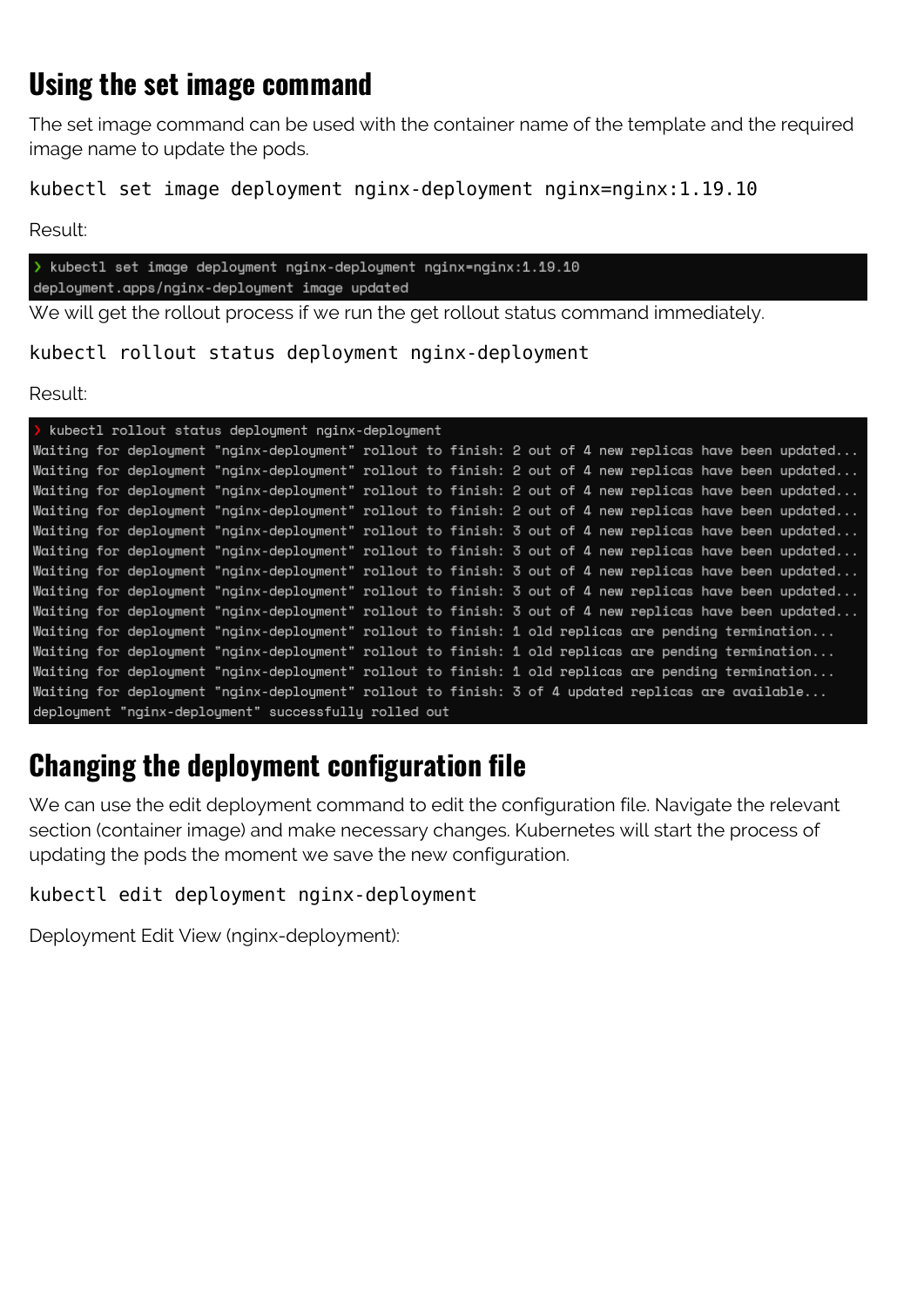| spec:                                        |      |     |
|----------------------------------------------|------|-----|
| progressDeadlineSeconds: 600                 |      |     |
| replicas: 4                                  |      |     |
| revisionHistoryLimit: 10                     |      |     |
| selector:                                    |      |     |
| $matchLabels$ :                              |      |     |
| app: webserver                               |      |     |
| strategy:                                    |      |     |
| rollingUpdate:                               |      |     |
| maxSurge: 25%                                |      |     |
| maxUnavailable: 25%                          |      |     |
| type: RollingUpdate                          |      |     |
| template:                                    |      |     |
| $metada$ ta:                                 |      |     |
| creationTimestamp: null                      |      |     |
| labels:                                      |      |     |
| app: webserver                               |      |     |
| spec:                                        |      |     |
| containers:                                  |      |     |
| image: nginx:latest                          |      |     |
| imagePullPolicy: Always                      |      |     |
| name: nginx                                  |      |     |
| ports:                                       |      |     |
| - containerPort: 80                          |      |     |
| protocol: TCP                                |      |     |
| $resources:$ {}                              |      |     |
| terminationMessagePath: /dev/termination-log |      |     |
| terminationMessagePolicy: File               |      |     |
| dnsPolicy: ClusterFirst                      |      |     |
|                                              | 41,9 | 47% |

### **Deployment strategies**

Kubernetes uses two deployment strategies called "Recreate" and "RollingUpdate" to recreate pods. We can define those strategies in .spec.strategy.type field. The RollingUpdate strategy is the default for deployments.

- **Recreate** will delete all the existing pods before creating the new pods.
- **RollingUpdate** will recreate the pods in a rolling update fashion. Moreover, it will delete and recreate pods gradually without interrupting the application availability. This strategy utilizes the maxUnavailable and maxSurge values to control the rolling update process..
	- **maxUnavailable** defines the maximum number of pods that can be unavailable in the update process.
	- **maxSurge** defines the maximum number of pods that can be created.

In our deployment, we haven't explicitly defined a strategy so that Kubernetes will use the default RollingUpdate strategy. We can use the describe command to verify the current strategy for the deployment.

kubectl describe deployment nginx-deployment | grep Strategy

Result:

```
> kubectl describe deployment nginx-deployment | grep Strategy
StrategyType:
                       RollingUpdate
RollingUpdateStrategy: 25% max unavailable, 25% max surge
```
From the above output, we can discern that the default configurations for the RollingUpdate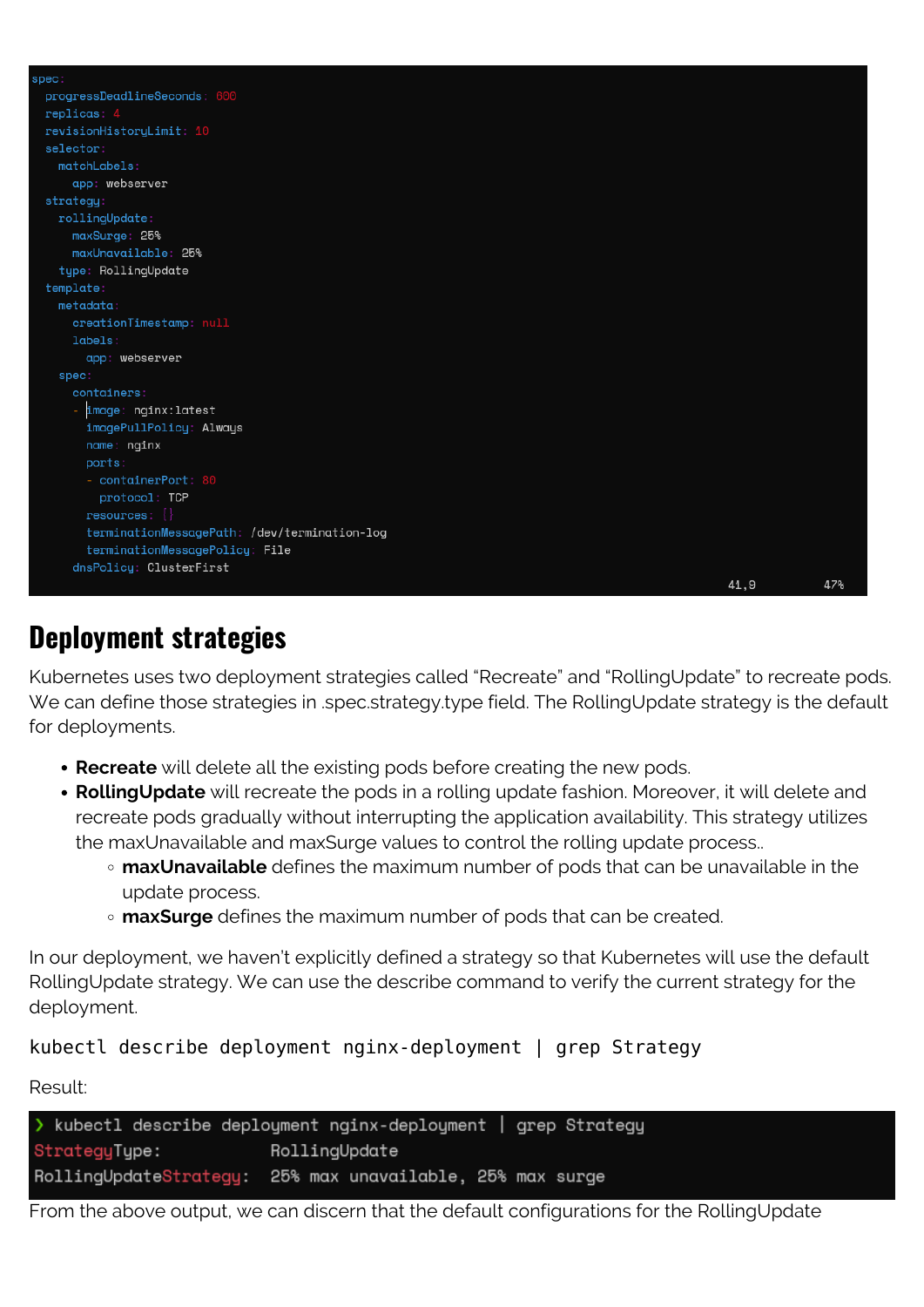strategy are 25% for max unavailable and 25% for the max surge values. We are creating four replicas in our configuration. According to the above configuration in the update process, a single pod will get destroyed while a single pod is created (25% of 4 is 1).

We can view the Events in the deployment using the describe command to gain a better understanding of the update process.

#### kubectl describe deployment nginx-deployment

Result:

| Reason     | Aae                                                                | From                                                                                                                                                                                                | Message                                                                        |
|------------|--------------------------------------------------------------------|-----------------------------------------------------------------------------------------------------------------------------------------------------------------------------------------------------|--------------------------------------------------------------------------------|
| . <u>.</u> |                                                                    |                                                                                                                                                                                                     | -------                                                                        |
|            |                                                                    | deploument-controller                                                                                                                                                                               | Scaled up replica set nginx-deployment-db544b988 to 1                          |
|            |                                                                    |                                                                                                                                                                                                     | deployment-controller Scaled down replica set nginx-deployment-7b95b47667 to 3 |
|            |                                                                    |                                                                                                                                                                                                     | deployment-controller Scaled up replica set nginx-deployment-db544b988 to 2    |
|            |                                                                    |                                                                                                                                                                                                     | deployment-controller Scaled down replica set nginx-deployment-7b95b47667 to 2 |
|            |                                                                    |                                                                                                                                                                                                     | deploument-controller Scaled up replica set nginx-deploument-db544b988 to 3    |
|            |                                                                    |                                                                                                                                                                                                     | deploument-controller Scaled down replica set nginx-deploument-7b95b47667 to 1 |
|            | 58m                                                                |                                                                                                                                                                                                     | deployment-controller Scaled up replica set nginx-deployment-db544b988 to 4    |
|            | 58m                                                                |                                                                                                                                                                                                     | deployment-controller Scaled down replica set nginx-deployment-7b95b47667 to 0 |
|            | Normal<br>Normal<br>Normal<br>Normal<br>Normal<br>Normal<br>Normal | ScalinaReplicaSet 59m<br>ScalingReplicaSet 59m<br>Normal ScalingReplicaSet 59m<br>ScalinaReplicaSet 59m<br>ScalingReplicaSet 59m<br>ScalingReplicaSet 58m<br>ScalingReplicaSet<br>ScalingReplicaSet |                                                                                |

If we look at the current ReplicaSet, we can notice that it has four pods whereas the old ReplicaSet does not contain any pods.

#### kubectl get replicasets

Result:

| > kubectl get replicasets     |         |          |       |       |
|-------------------------------|---------|----------|-------|-------|
| <b>NAME</b>                   | DESIRED | CURRENT  | READY | AGE   |
| nginx-deployment-7b95b47667 0 |         | $\Theta$ | o     | 7h45m |
| nginx-deployment-db544b988 4  |         |          |       | 68m   |
|                               |         |          |       |       |

## **Pausing & resuming deployments**

Kubernetes deployments provide the ability to pause and resume deployments. This enables users to modify and address issues without triggering a new ReplicaSet rollout.

We can use the "rollout pause deploy" command to pause the deployment.

#### kubectl rollout pause deploy nginx-deployment

Result:



Now, if we update the Nginx image in the paused status, the controller will accept the change, yet it will not trigger the new ReplicaSet rollout. If we look at the rollout status, it will indicate a pending change.

kubectl set image deployment nginx-deployment nginx=nginx:1.20 --record kubectl rollout status deployment nginx-deployment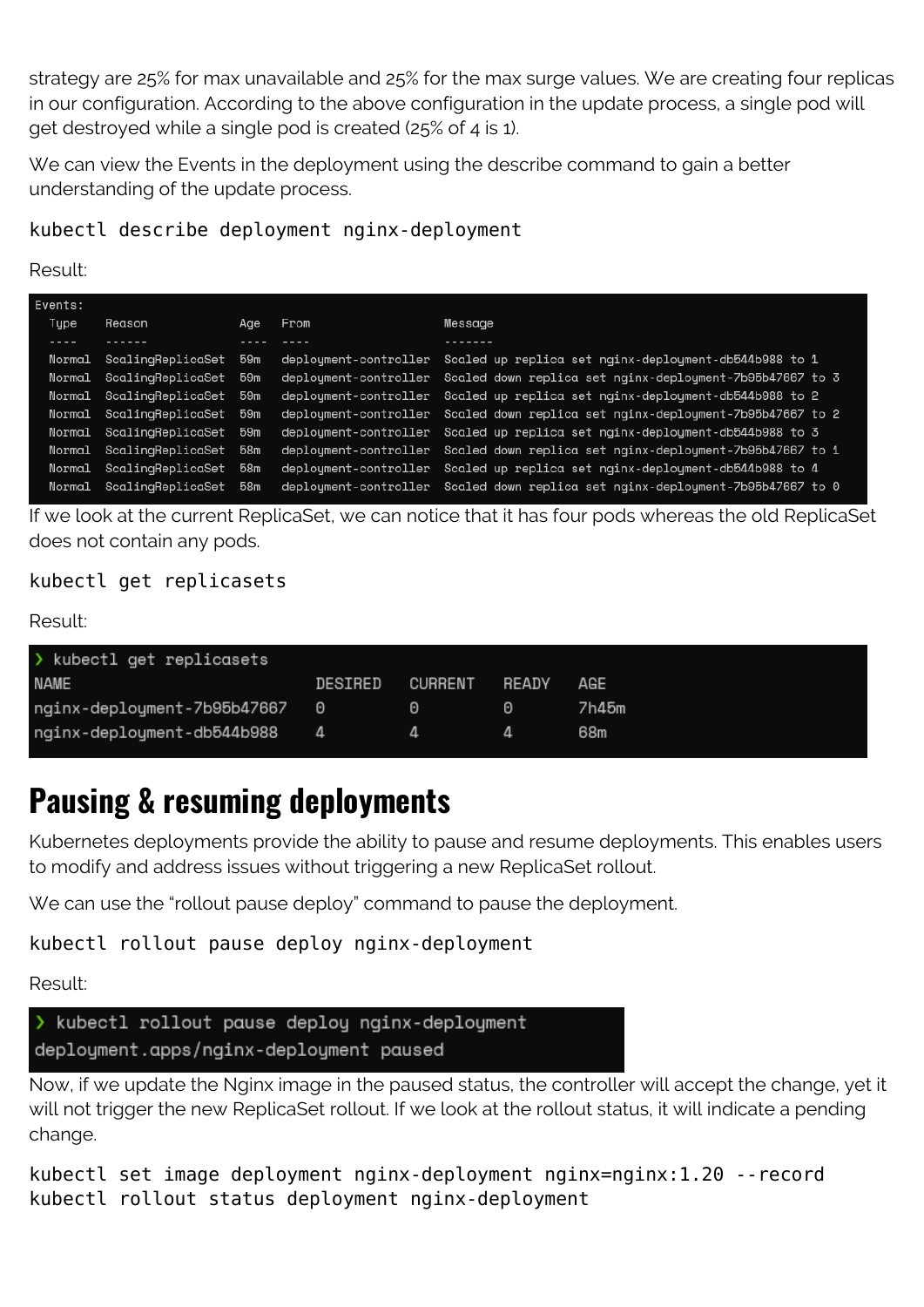Result:

> kubectl set image deployment nginx-deployment nginx=nginx:1.20 --record deployment.apps/nginx-deployment image updated > kubectl rollout status deployment nginx-deployment Waiting for deployment "nginx-deployment" rollout to finish: 0 out of 4 new replicas have been updated.. You can simply run the "rollout resume deploy" command to resume the deployment.

kubectl rollout resume deploy nginx-deployment kubectl rollout status deployment nginx-deployment

Result:

| > kubectl rollout resume deploy nginx-deployment |  |  |                                                                                                        |  |  |  |  |  |  |  |  |  |
|--------------------------------------------------|--|--|--------------------------------------------------------------------------------------------------------|--|--|--|--|--|--|--|--|--|
| deployment.apps/nginx-deployment resumed         |  |  |                                                                                                        |  |  |  |  |  |  |  |  |  |
|                                                  |  |  | > kubectl rollout status deployment nginx-deployment                                                   |  |  |  |  |  |  |  |  |  |
|                                                  |  |  | Waiting for deployment "nginx-deployment" rollout to finish: 2 out of 4 new replicas have been updated |  |  |  |  |  |  |  |  |  |
|                                                  |  |  | Waiting for deployment "nginx-deployment" rollout to finish: 2 out of 4 new replicas have been updated |  |  |  |  |  |  |  |  |  |
|                                                  |  |  | Waiting for deployment "nginx-deployment" rollout to finish: 2 out of 4 new replicas have been updated |  |  |  |  |  |  |  |  |  |
|                                                  |  |  | Waiting for deployment "nginx-deployment" rollout to finish: 3 out of 4 new replicas have been updated |  |  |  |  |  |  |  |  |  |
|                                                  |  |  | Waiting for deployment "nginx-deployment" rollout to finish: 3 out of 4 new replicas have been updated |  |  |  |  |  |  |  |  |  |
|                                                  |  |  | Waiting for deployment "nginx-deployment" rollout to finish: 3 out of 4 new replicas have been updated |  |  |  |  |  |  |  |  |  |
|                                                  |  |  | Waiting for deployment "nginx-deployment" rollout to finish: 3 out of 4 new replicas have been updated |  |  |  |  |  |  |  |  |  |
|                                                  |  |  | Waiting for deployment "nginx-deployment" rollout to finish: 3 out of 4 new replicas have been updated |  |  |  |  |  |  |  |  |  |
|                                                  |  |  | Waiting for deployment "nginx-deployment" rollout to finish: 1 old replicas are pending termination    |  |  |  |  |  |  |  |  |  |
|                                                  |  |  | Waiting for deployment "nginx-deployment" rollout to finish: 1 old replicas are pending termination    |  |  |  |  |  |  |  |  |  |
|                                                  |  |  | Waiting for deployment "nginx-deployment" rollout to finish: 1 old replicas are pending termination    |  |  |  |  |  |  |  |  |  |
|                                                  |  |  | Waiting for deployment "nginx-deployment" rollout to finish: 3 of 4 updated replicas are available     |  |  |  |  |  |  |  |  |  |
|                                                  |  |  | deployment "nginx-deployment" successfully rolled out                                                  |  |  |  |  |  |  |  |  |  |

## **Scaling deployments**

As the Deployments rely on ReplicaSets to manage the pods, we can scale up or down the number of pods. This scaling can be done either:

- Manually
- By configuring an auto-scaling rule

### **Manual scaling**

We can use the scale command with the replica parameter to scale the deployment to the desired number. For instance, we will use the following command to scale up our deployment from 4 pods to 8 pods.

```
kubectl scale deployment nginx-deployment --replicas=8
kubectl rollout status deployment nginx-deployment
```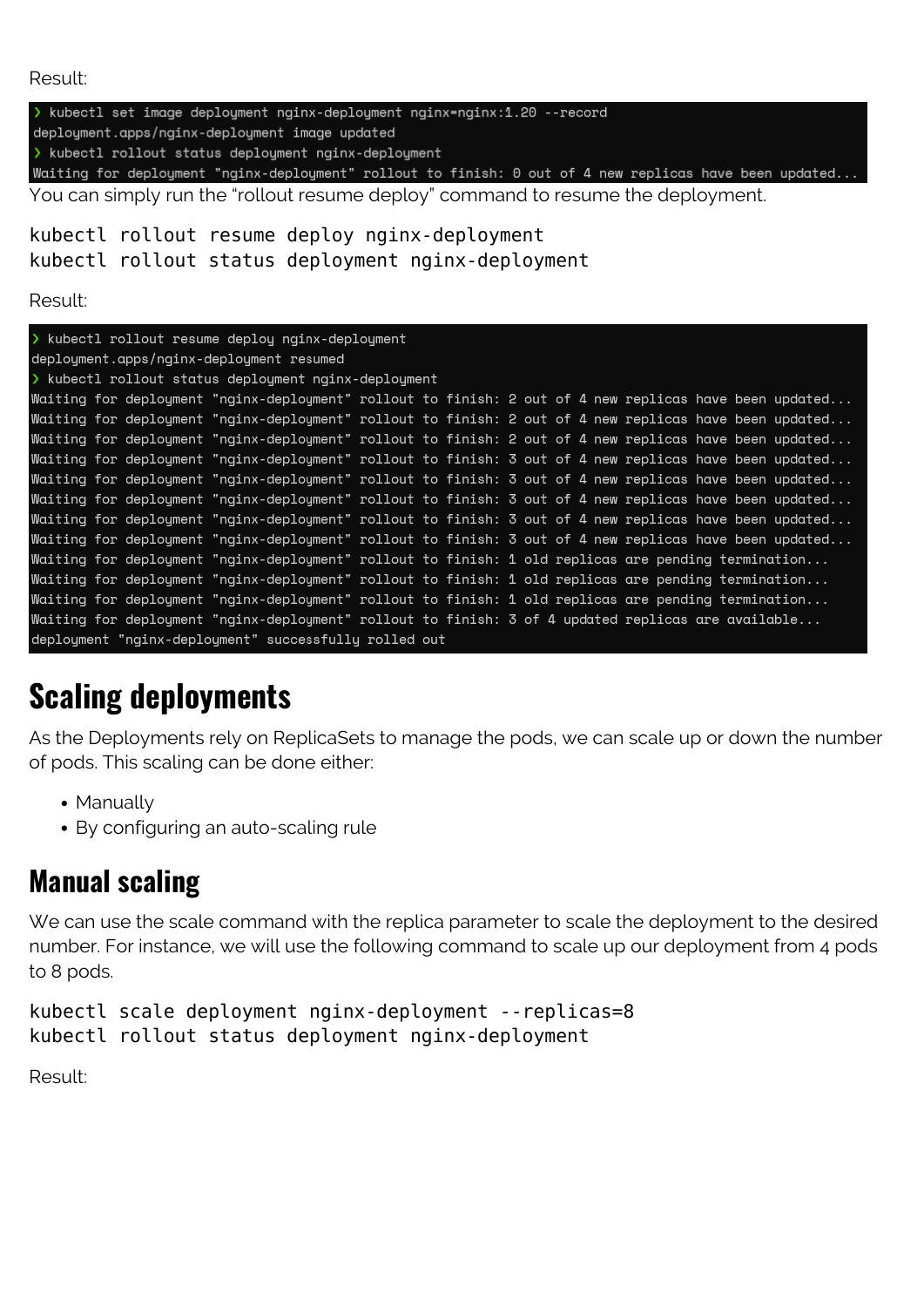```
kubectl scale deploument nginx-deploument --replicas=8
deployment.apps/nginx-deployment scaled
> kubectl rollout status deployment nginx-deployment
Waiting for deployment "nginx-deployment" rollout to finish: 4 of 8 updated replicas are available...
Waiting for deployment "nginx-deployment" rollout to finish: 5 of 8 updated replicas are available...
Waiting for deployment "nginx-deployment" rollout to finish: 6 of 8 updated replicas are available...
Waiting for deployment "nginx-deployment" rollout to finish: 7 of 8 updated replicas are available...
deployment "nginx-deployment" successfully rolled out
```
If we look at the pods associated with this deployment, we can see that it has eight pods now.

kubectl get pod --selector=app=webserver

Result:

| > kubectl get pod --selector=app=webserver |       |               |                 |       |  |  |  |  |  |
|--------------------------------------------|-------|---------------|-----------------|-------|--|--|--|--|--|
| <b>NAME</b>                                | READY | <b>STATUS</b> | <b>RESTARTS</b> | AGE   |  |  |  |  |  |
| nginx-deployment-54df767df7-2pg7n          | 1/1   | Running       | 0               | 3m1s  |  |  |  |  |  |
| nginx-deployment-54df767df7-5c6k4          | 1/1   | Running       | 0               | 10m   |  |  |  |  |  |
| nginx-deployment-54df767df7-5r8z5          | 1/1   | Running       | 0               | 3m1s  |  |  |  |  |  |
| nginx-deployment-54df767df7-dj8vl          | 1/1   | Running       | 0               | 3m1s  |  |  |  |  |  |
| nginx-deployment-54df767df7-nn72w          | 1/1   | Running       | 0               | 10m   |  |  |  |  |  |
| nginx-deployment-54df767df7-pbbqw          | 1/1   | Running       | 0               | 9m20s |  |  |  |  |  |
| nginx-deployment-54df767df7-ss52w          | 1/1   | Running       | 0               | 3m1s  |  |  |  |  |  |
| nginx-deployment-54df767df7-tzw2r          | 1/1   | Running       | 0               | 8m49s |  |  |  |  |  |
|                                            |       |               |                 |       |  |  |  |  |  |

### **Autoscaling**

The best practice for scaling deployments would be to configure an auto-scaling rule so that the pods will scale according to predefined thresholds.

So, let's go ahead and create an autoscaling rule for our deployment, which will scale according to the CPU load of the node.

```
kubectl autoscale deployment nginx-deployment --min=5 --max=10 --cpu-
percent=70
```
Result:

> kubectl autoscale deployment nginx-deployment --min=5 --max=10 --cpu-percent=70 horizontalpodautoscaler.autoscaling/nginx-deployment autoscaled

According to the above configuration, if the CPU load is greater than 70%, the deployment will scale until the maximum number of pods is reached (maximum ten pods). On the other hand, it will scale back gradually until there are five pods (minimum five pods) when the load is reduced.

### **Rolling back a deployment**

Kubernetes also supports rolling back deployments to the previous revision. This is a crucial feature enabling users to undo changes in deployment.

For instance, if a critical production bug was deployed to the cluster, we can simply roll back the deployment to the previous revision easily with no downtime until the [bug is fixed](https://blogs.bmc.com/blogs/patch-hotfix-coldfix-bugfix/).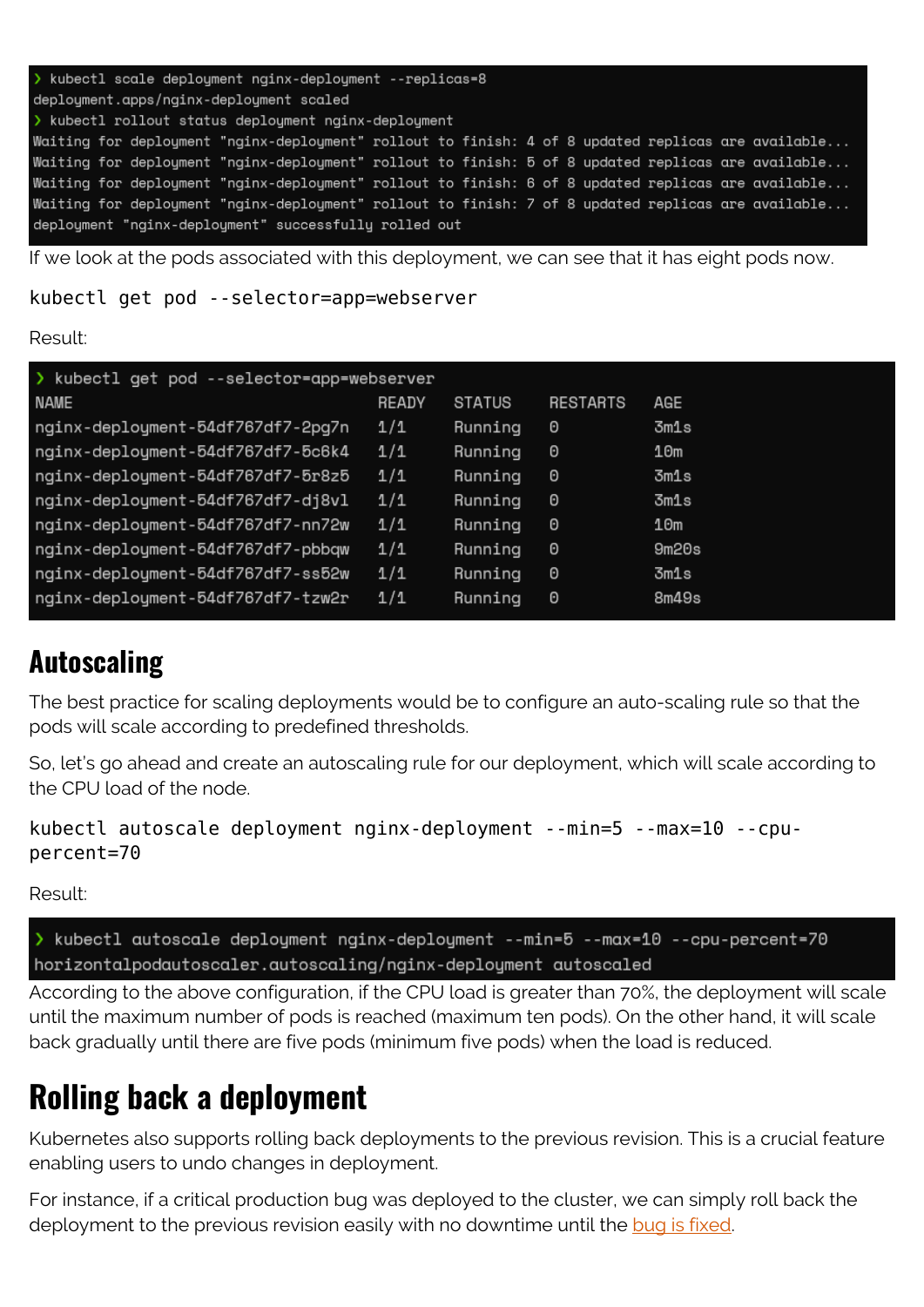Let's assume that we have updated our configuration with an incorrect image. (We will be using the caddy webserver in this example.)

#### kubectl set image deployment nginx-deployment nginx=caddy:latest --record

Result:

> kubectl set image deployment nginx-deployment nginx=caddy:latest --record deployment.apps/nginx-deployment image updated

This is where the Deployment controller's history function comes into play. The controller keeps track of any changes to the pod template and keeps them in history. When we specify the record flag in a command, it will be reflected in the history.

kubectl rollout history deployment nginx-deployment

Result:

|                                  | > kubectl rollout history deployment nginx-deployment                          |  |  |  |  |  |
|----------------------------------|--------------------------------------------------------------------------------|--|--|--|--|--|
| deployment.apps/nginx-deployment |                                                                                |  |  |  |  |  |
| REVISION                         | <b>CHANGE-CAUSE</b>                                                            |  |  |  |  |  |
| $\mathbf{1}$                     | kubectl apply --filename=nginx-deployment.yaml --record=true                   |  |  |  |  |  |
| $\overline{c}$                   | kubectl apply --filename=nginx-deployment.yaml --record=true                   |  |  |  |  |  |
| $\overline{3}$                   | kubectl set image deployment nginx-deployment nginx=nginx:1.20 --record=true   |  |  |  |  |  |
| $\overline{4}$                   | kubectl set image deployment nginx-deployment nginx=caddy:latest --record=true |  |  |  |  |  |

We can use the revision number to inform the deployment controller to roll back our deployment to the previous revision.

First, let's verify if the revision we are going to roll back is the correct deployment. Here, we are trying to roll back to the third revision. Simply specify the revision in the history command to get the details of the indicated revision.

kubectl rollout history deployment nginx-deployment --revision=3

Result:

```
kubectl rollout history deployment nginx-deployment --revision=3
deployment.apps/nginx-deployment with revision #3
Pod Template:
 Labels:
               app=webserver
       pod-template-hash=54df767df7
 Annotations: kubernetes.io/change-cause: kubectl set image deployment nginx-deployment nginx=nginx:1.20 --record=true
 Containers:
  nginx:
   Image:
               nginx:1.20
               80/TCP
   Port:
   Host Port: 0/TCP
   Environment:
                       <none>
   Mounts:
             <none>
 Volumes:
               <none>
```
After confirming the revision, we can utilize the "kubectl rollout undo" command with the "torevision" parameter to roll back the deployment.

kubectl rollout undo deployment nginx-deployment --to-revision=3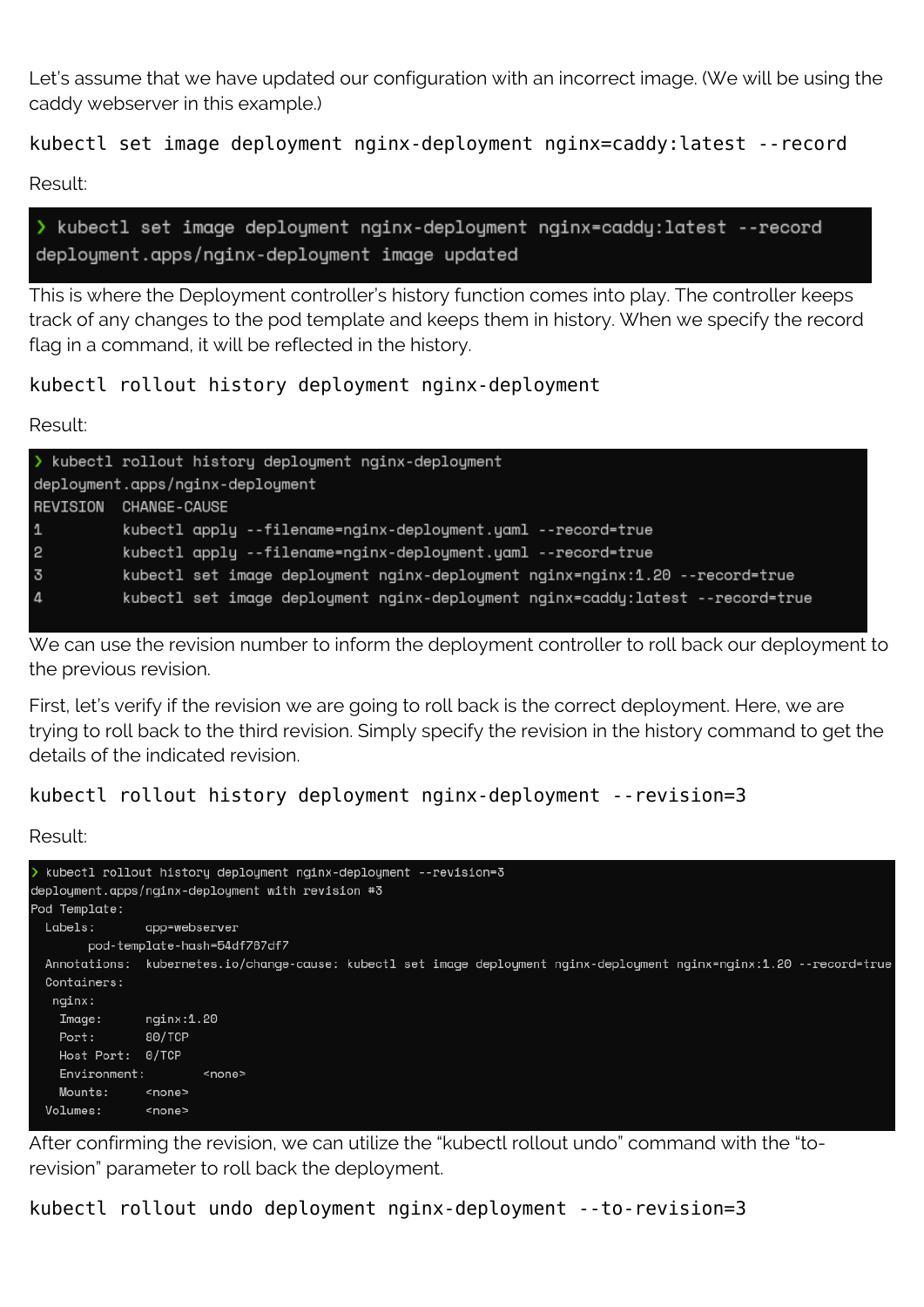#### kubectl rollout status deployment nginx-deployment

Result:

| > kubectl rollout undo deployment nginx-deployment --to-revision=3 |  |  |                                                       |  |  |  |  |  |  |  |                                                                                                        |
|--------------------------------------------------------------------|--|--|-------------------------------------------------------|--|--|--|--|--|--|--|--------------------------------------------------------------------------------------------------------|
| deployment.apps/nginx-deployment rolled back                       |  |  |                                                       |  |  |  |  |  |  |  |                                                                                                        |
| > kubectl rollout status deployment nginx-deployment               |  |  |                                                       |  |  |  |  |  |  |  |                                                                                                        |
|                                                                    |  |  |                                                       |  |  |  |  |  |  |  | Waiting for deployment "nginx-deployment" rollout to finish: 5 out of 8 new replicas have been updated |
|                                                                    |  |  |                                                       |  |  |  |  |  |  |  | Waiting for deployment "nginx-deployment" rollout to finish: 5 out of 8 new replicas have been updated |
|                                                                    |  |  |                                                       |  |  |  |  |  |  |  | Waiting for deployment "nginx-deployment" rollout to finish: 5 out of 8 new replicas have been updated |
|                                                                    |  |  |                                                       |  |  |  |  |  |  |  | Waiting for deployment "nginx-deployment" rollout to finish: 6 out of 8 new replicas have been updated |
|                                                                    |  |  |                                                       |  |  |  |  |  |  |  | Waiting for deployment "nginx-deployment" rollout to finish: 6 out of 8 new replicas have been updated |
|                                                                    |  |  |                                                       |  |  |  |  |  |  |  | Waiting for deployment "nginx-deployment" rollout to finish: 6 out of 8 new replicas have been updated |
|                                                                    |  |  |                                                       |  |  |  |  |  |  |  | Waiting for deployment "nginx-deployment" rollout to finish: 6 out of 8 new replicas have been updated |
|                                                                    |  |  |                                                       |  |  |  |  |  |  |  | Waiting for deployment "nginx-deployment" rollout to finish: 7 out of 8 new replicas have been updated |
|                                                                    |  |  |                                                       |  |  |  |  |  |  |  | Waiting for deployment "nginx-deployment" rollout to finish: 7 out of 8 new replicas have been updated |
|                                                                    |  |  |                                                       |  |  |  |  |  |  |  | Waiting for deployment "nginx-deployment" rollout to finish: 7 out of 8 new replicas have been updated |
|                                                                    |  |  |                                                       |  |  |  |  |  |  |  | Waiting for deployment "nginx-deployment" rollout to finish: 7 out of 8 new replicas have been updated |
|                                                                    |  |  |                                                       |  |  |  |  |  |  |  | Waiting for deployment "nginx-deployment" rollout to finish: 7 out of 8 new replicas have been updated |
|                                                                    |  |  |                                                       |  |  |  |  |  |  |  | Waiting for deployment "nginx-deployment" rollout to finish: 2 old replicas are pending termination    |
|                                                                    |  |  |                                                       |  |  |  |  |  |  |  | Waiting for deployment "nginx-deployment" rollout to finish: 2 old replicas are pending termination    |
|                                                                    |  |  |                                                       |  |  |  |  |  |  |  | Waiting for deployment "nginx-deployment" rollout to finish: 2 old replicas are pending termination    |
|                                                                    |  |  |                                                       |  |  |  |  |  |  |  | Waiting for deployment "nginx-deployment" rollout to finish: 1 old replicas are pending termination    |
|                                                                    |  |  |                                                       |  |  |  |  |  |  |  | Waiting for deployment "nginx-deployment" rollout to finish: 1 old replicas are pending termination    |
|                                                                    |  |  |                                                       |  |  |  |  |  |  |  | Waiting for deployment "nginx-deployment" rollout to finish: 1 old replicas are pending termination    |
|                                                                    |  |  |                                                       |  |  |  |  |  |  |  | Waiting for deployment "nginx-deployment" rollout to finish: 6 of 8 updated replicas are available     |
|                                                                    |  |  |                                                       |  |  |  |  |  |  |  | Waiting for deployment "nginx-deployment" rollout to finish: 7 of 8 updated replicas are available     |
|                                                                    |  |  | deployment "nginx-deployment" successfully rolled out |  |  |  |  |  |  |  |                                                                                                        |

That's it! Now we have successfully rolled back the deployment.

After the rollback, we won't be able to see the third revision as we have deployed it as the current configuration. However, we will be able to see a new record with a higher revision number for the newly rolled back deployment.

kubectl rollout history deployment nginx-deployment

Result:

```
> kubectl rollout history deployment nginx-deployment
deployment.apps/nginx-deployment
REVISION CHANGE-CAUSE
\mathbf 1kubectl apply --filename=nginx-deployment.yaml --record=true
2
          kubectl apply --filename=nginx-deployment.yaml --record=true
\overline{4}kubectl set image deployment nginx-deployment nginx=caddy:latest --record=true
5
          kubectl set image deployment nginx-deployment nginx=nginx:1.20 --record=true
```
### **Summing up K8s deployments**

In this article, we have only scratched the surface of the capabilities of Kubernetes deployments. Users can create more robust containerized applications to suit any need by combining deployments with all the other Kubernetes features.